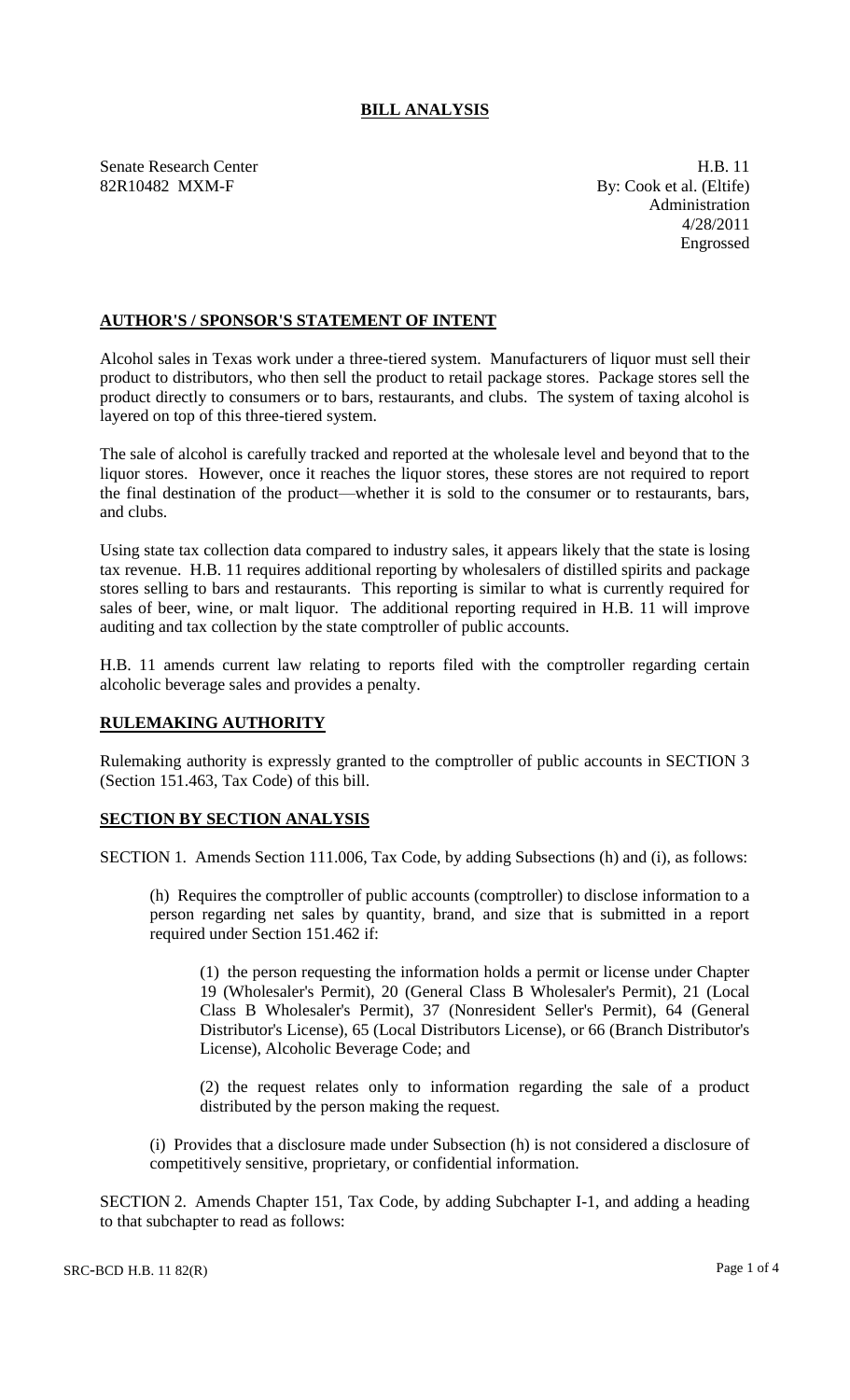#### SUBCHAPTER I-1. REPORTS BY PERSONS INVOLVED IN THE MANUFACTURE AND DISTRIBUTION OF ALCOHOLIC BEVERAGES

SECTION 3. Amends Subchapter I-1, Chapter 151, Tax Code, by adding Sections 151.462, 151.463, 151.464, 151.465, 151.466, 151.467, 151.468, 151.469, 151.470, and 151.471, and transferring Section 151.433, Tax Code, to Subchapter I-1, Chapter 151, Tax Code, redesignating it as Section 151.461, Tax Code, and amending it as follows:

Sec. 151.461. New heading: DEFINITIONS. Redesignates existing Section 151.433 as Section 151.461. Deletes existing Subsection (a) designation. Defines "brewer" and "manufacturer" and redefines "distributor," "package store local distributor," "retailer," and "wholesaler" in this subchapter.

Sec. 151.462. REPORTS BY BREWERS, MANUFACTURERS, WHOLESALERS, AND DISTRIBUTORS. (a) Redesignates existing Section 151.433(b) as Section 151.462. Requires the comptroller to require each brewer, manufacturer, wholesaler distributor, or package store local distributor to file with the comptroller a report each month of alcoholic beverage sales to retailers in this state. Deletes existing text authorizing the comptroller, when considered necessary by the comptroller for the administration of a tax under this chapter, to require each wholesaler, or distributor of beer, wine, or malt liquor to file with the comptroller a report each month of sales to retailers in this state.

(b) Redesignates existing Section 151.433(c) as Section 151.462(b). Requires each brewer, manufacturer, wholesaler, distributor, or package store local distributor to file a separate report for each permit or license held on or before the 25th day of each month, rather than requiring the wholesaler or distributor to file the report on or before the 25th day of each month. Requires that the report contain the following information for the preceding calendar month's sales in relation to each retailer:

(1) the brewer's, manufacturer's, wholesaler's, distributor's, or package store local distributor's name, address, taxpayer number and outlet number assigned by the comptroller, and alphanumeric permit or license number issued by the Texas Alcoholic Beverage Commission (TABC);

(2) the retailer's name and address, including street name and number, city, and zip code taxpayer number assigned by the comptroller; and alphanumeric permit or license number issued by TABC for each separate retail location or outlet to which the brewer, manufacturer, wholesaler, distributor, or package store local distributor sold the alcoholic beverages that are listed on the report; and

(3) the monthly net sales made by the brewer, manufacturer, wholesaler, distributor, or package store local distributor to the retailer for each outlet or location covered by a separate retail permit or license issued by TABC, including separate line items for:

- (A) the number of units of alcoholic beverages;
- (B) the individual container size and pack of each unit;
- (C) the brand name;

(D) the type of beverage, such as distilled spirits, wine, or malt beverage;

- (E) the universal product code of the alcoholic beverage; and
- (F) the net selling price of the alcoholic beverage.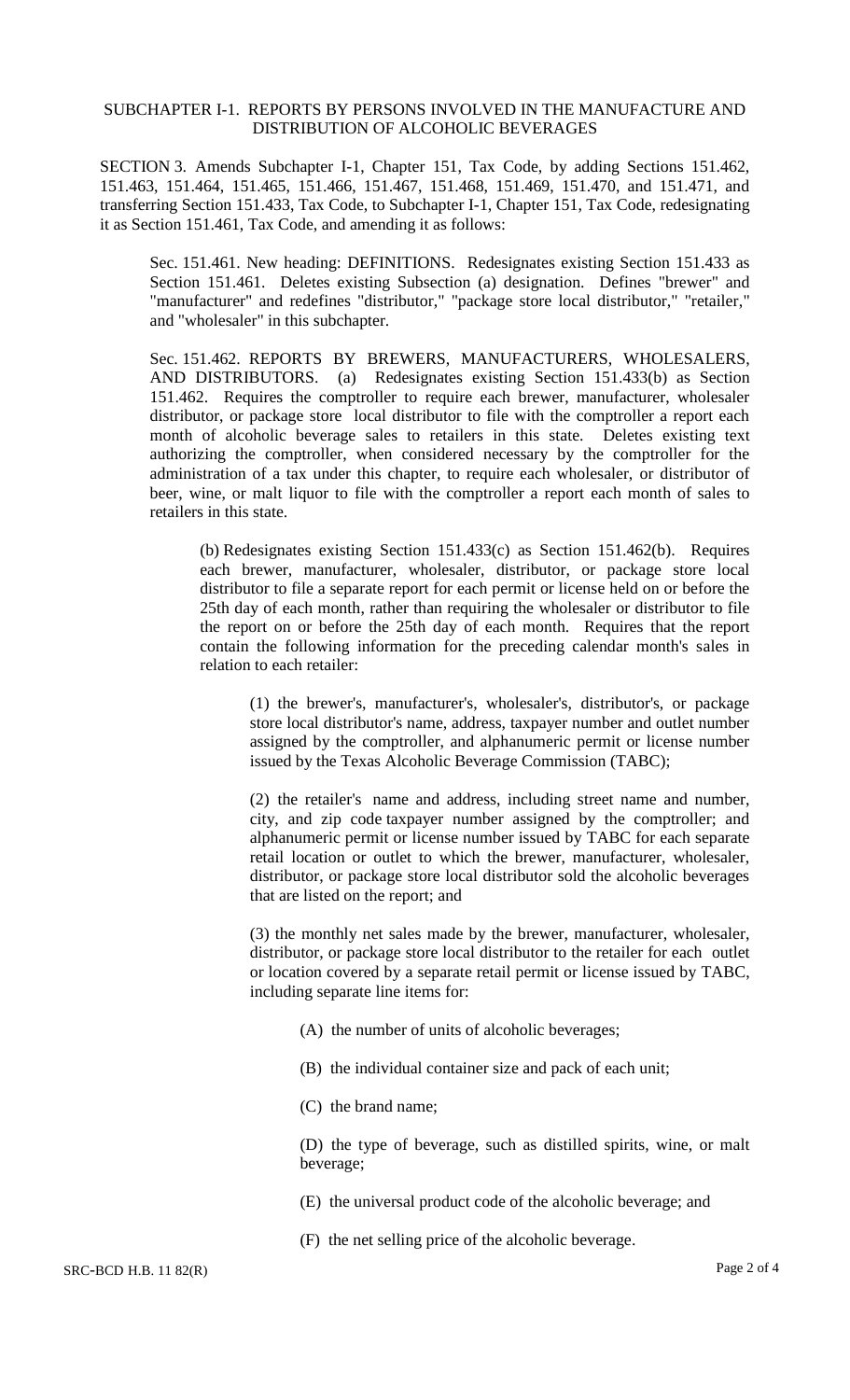Deletes existing text requiring the report to contain for the preceding calendar month's sales in relation to each retailer the retailer' name and address, including street name and number, city, and zip code taxpayer number assigned by the comptroller; and alphanumeric permit or license number issued by TABC for each separate retail location or outlet to which the brewer, manufacturer, wholesaler, distributor, or package store local distributor sold the alcoholic beverages that are listed on the report the name of the retailer and the address of the retailer's outlet location to which the wholesaler or distributor delivered beer, wine, or malt liquor, including the city and zip code; the taxpayer number assigned by the comptroller to the retailer, if the wholesaler or distributor is in possession of the number; the permit or license number assigned to the retailer by TABC; and the monthly net sales made to the retailer by outlet by the wholesaler or distributor, including the quantity and units of beer, wine, and malt liquor sold to the retailer.

(c) Redesignates existing Section 151.433(d) as Section 151.462(c). Requires the brewer, manufacturer, wholesaler, distributer, or package store local distributor, wholesaler, distributor, or package store local distributor, to file the report with the comptroller electronically. Authorizes the comptroller to establish procedures to temporarily postpone the electronic reporting requirement for a brewer, manufacturer, wholesaler, distributor, or package store local distributor who demonstrates to the comptroller an inability to comply because undue hardship would result if it were required to file the return electronically. Authorizes the comptroller, if the comptroller determines that another technological method of filing the report is more efficient than electronic filing, to establish procedures requires its use by brewers, manufacturers, wholesalers, distributors, and package store local distributors. Deletes existing text requiring, the wholesaler or distributor, except as provided by this subsection, to file the report with the comptroller electronically. Deletes existing text authorizing the comptroller to establish procedures for allowing an alternative method of filing for a wholesaler, or distributor, who demonstrates to the comptroller an inability to comply with the electronic reporting requirements.

Sec. 151.463. RULES. Authorizes the comptroller to adopt rules to implement this subchapter.

Sec. 151.464. CONFIDENTIALITY. Redesignates existing Section 151.433(e) as Section 151.464. Provides that except as provided by Section 111.006, information contained in a report required to be filed by this subchapter, rather than section, is confidential and not subject to disclosure under Chapter 552 (Public Information), Government Code.

Sec. 151.465. APPLICABILITY TO CERTAIN BREWERS. Provides that this subchapter applies only to a brewer whose annual production of malt liquor in this state, together with the annual production of beer at the same premises by the holder of a manufacturer's license under Section 62.12 (Sales By Certain Manufacturers), Alcoholic Beverage Code, does not exceed 75,000 barrels.

Sec. 151.466. APPLICABILITY TO CERTAIN MANUFACTURERS. Provides that this subchapter applies only to a manufacturer whose annual production of beer in this state does not exceed 75,000 barrels.

Sec. 151.467. SUSPENSION OR CANCELLATION OF PERMIT. Redesignates existing Section 151.433(f) as Section 151.467. Provides that if a person fails to file a report required by this subchapter, rather than this section, or fails to file a complete report, the comptroller may suspend or cancel one or more permits issued to the person under Section 151.203.